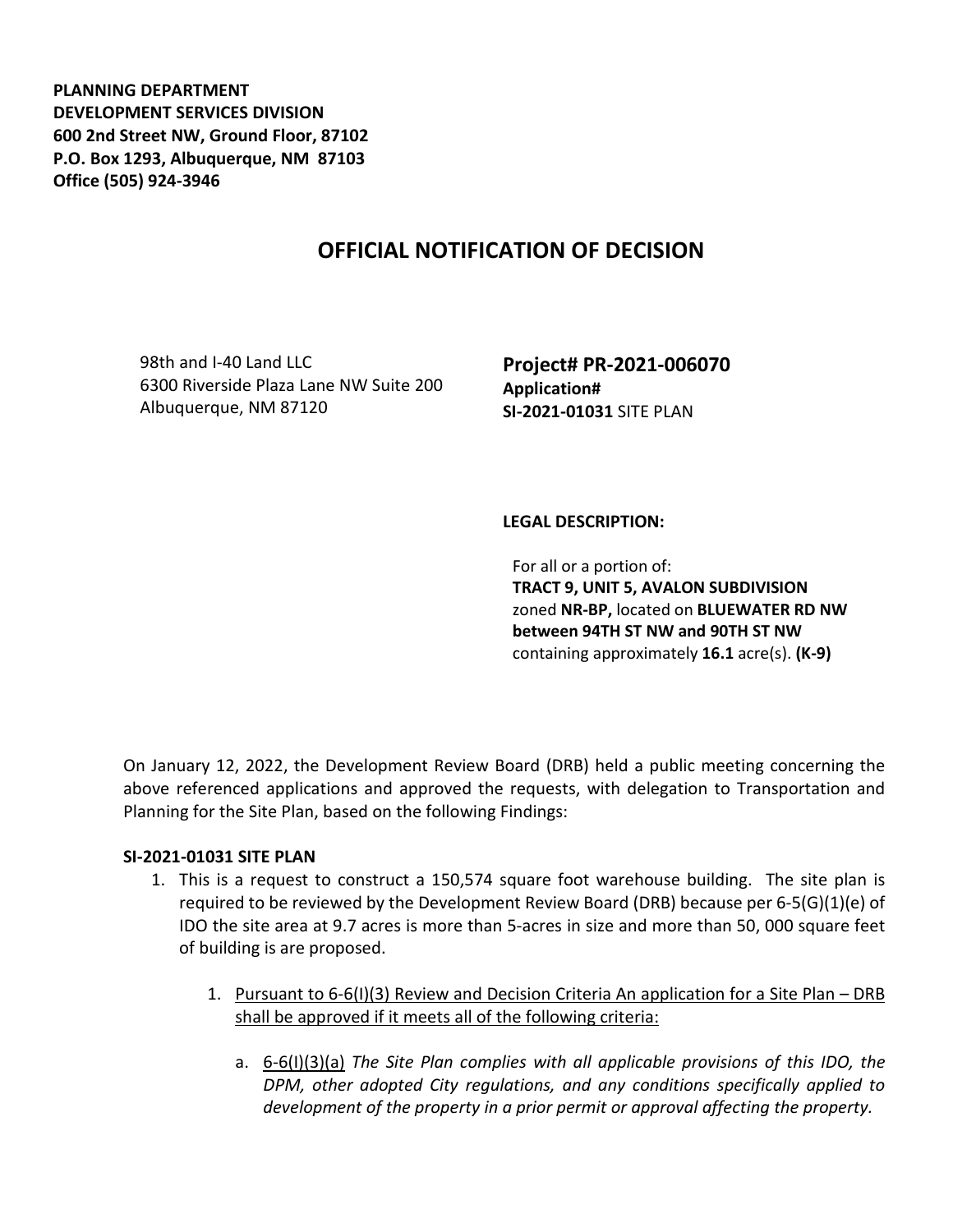Official Notice of Decision Project # PR-2021-006070, SI-2021-001889 Page 2 of 3

> The dimensions, parking, landscaping/screening, and façade design meet/exceed the IDO requirements. The proposed buildings meet the 5 -foot front-yard and side-yard setback requirement and 15-foot rear-yard setback requirement of the NR-BP zone district. The 44-foot maximum height of the proposed buildings is less than the 65-foot maximum permitted building height. The proposed parking is 163 spaces where a minimum of 77 parking spaces are required. The proposed landscaping is 88,813 square feet where 40,794 square feet is required. The façades meet the façade design requirements of 5-11(E)(2) of the IDO. Landscaping is provided along the Daytona Road extension (94th Street) in accordance with the IDO and to improve the visual appearance to passersby. In addition, due to the abutting multi-family residential use to the east, special edge buffer landscaping is required and provided along the rear edge of the property. This buffer includes trees, including many evergreens, that will create a visual screen between the properties in addition to an existing 8-foot-tall wall that was installed on the multi-family property.

*b.* 6-6(I)(3)(b) *The City's existing infrastructure and public improvements, including but not limited to its street, trail, drainage, and sidewalk systems, have adequate capacity to serve the proposed development, and any burdens on those systems have been mitigated to the extent practicable.* 

The site has access to a full range of urban services including utilities, roads and emergency services. A traffic impact study (TIS) was not required for this project.

*c.* 6-6(I)(3)(c) *If the subject property is within an approved Master Development Plan, the Site Plan shall meet any relevant standards in the Master Development Plan in addition to any standards applicable in the zone district the subject property is in.*

The subject property is not located within an approved Master Development Plan, therefore this criterion does not apply.

## **Conditions:**

- 1. This Site Plan is valid 7 years from DRB approval (1/12/2022). An extension may be requested prior to the expiration date.
- 2. Final sign off is delegated to Transportation for the Daytona Turn-around easement.
- 3. Final sign off is delegated to Planning for the Solid Waste Signature and the Recorded IIA.
- 4. The applicant will obtain final sign off from Transportation and Planning by March 9, 2022 or the case may be scheduled for the next DRB hearing and could be denied her the DRB Rules of Procedure.